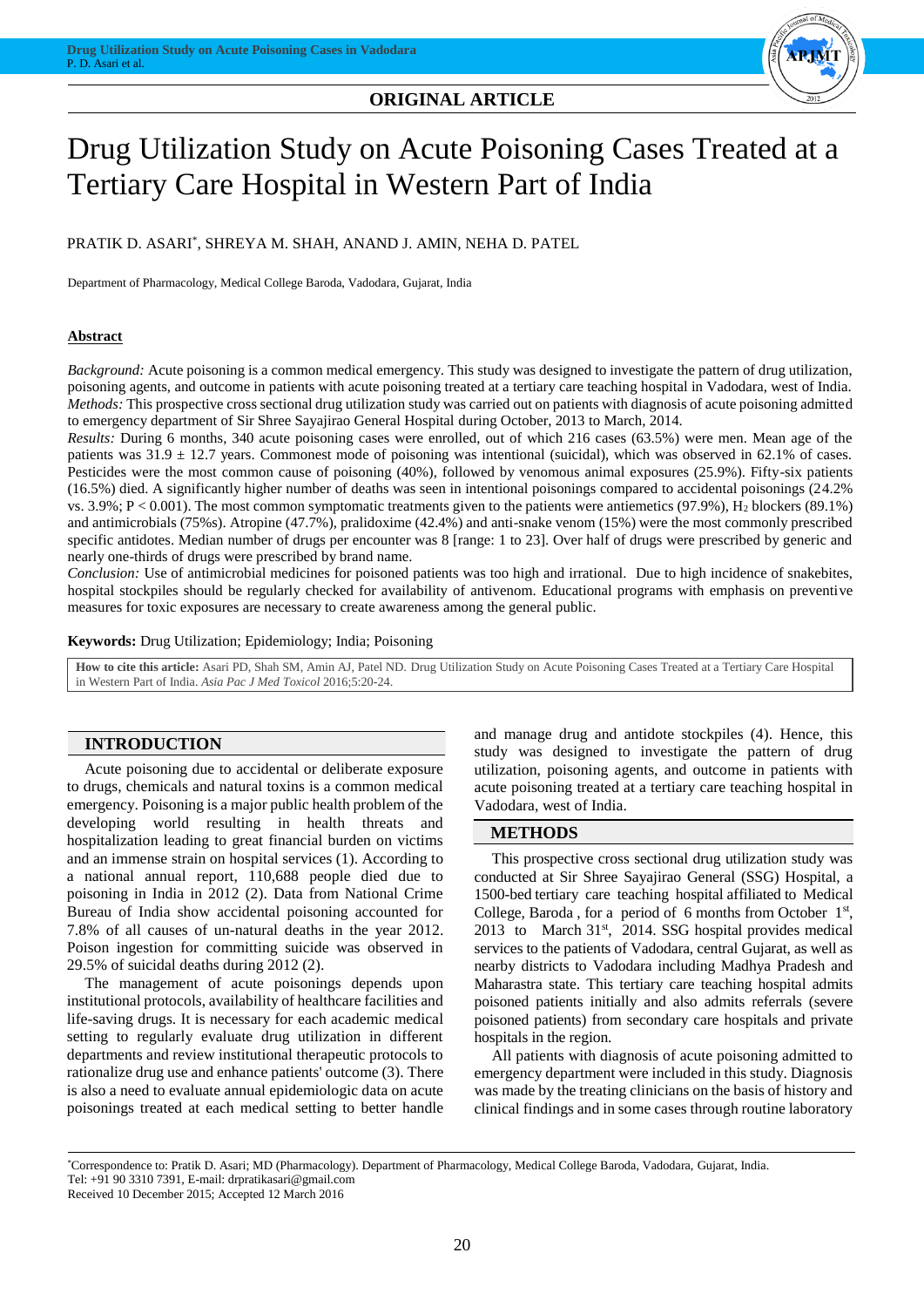investigations, as well. Patients with uncertain diagnosis as well as those with 12 years of age and under were excluded from the study. Approval of the institutional ethics committee for human research was taken before initiating the study. The confidentiality of patients' personal information was maintained.

Data of subjects including age, duration of hospital stay, clinical findings, final diagnosis, treatments delivered and final outcomes were taken from the case papers during their admission in the hospital. For patients who were hospitalized for less than 24 hours, hospital stay was counted as 1 day. For drugs prescribed for patients by brand names and for fixed dose combinations, the information about generic name of the drugs and contents of formulations were obtained from the 2013 edition of Indian Drug Review and the 2013 edition of Current Index of Medical Specialties. The 2011 edition of National List of Essential Medicines of India (NLEM) was also used for measuring the percentage of drugs with reasonable costs prescribed for the patients. NLEM is written in regards to consider the health care needs of India at large view, where focus is on many factors out of which cost: benefit ratio is one of the important factors. There may be some drugs which are not included in NLEM, perhaps because of high cost, although clinicians may find them more efficacious and may prefer to prescribe them.

Data were analyzed using Statistical Package for the Social Sciences (SPSS Inc., Chicago, USA). Results are expressed with frequency and percentage for qualitative variables and with mean  $\pm$  standard deviation (SD) for normally distributed quantitative variables, and with median and range for non-normally distributed quantitative variable. The difference of frequency between two groups was analyzed using the chi-squared test. P values less than 0.05 were considered statistically significant.

## **RESULTS**

#### *Poisoning pattern*

During the study period 340 acute poisoning cases were treated at SSG hospital, out of which 216 cases (63.5%) were men. Mean  $(\pm S_D)$  age of the patients was  $31.9 \pm 12.7$  years. Majority of cases belonged to the age group of 13-40 years (77.6%).

Ingestion was the most common route of exposure to poisons (71.5%) followed by dermal exposure (in cases of venomous animal exposures) (25.9%) and inhalation (2.6%). Commonest mode of poisoning was intentional (suicidal), which was observed in 62.1% of cases while accidental poisoning accounted for 37.9% of cases.

Different causative poisoning agents observed during this study are shown in table 1. Pesticides were the most common cause of poisoning (40%), followed by venomous animal exposures which accounted for approximately a quarter of cases (25.9%). Venomous animal exposures included snake bites (66 cases), honey bee stings (4 cases), scorpion stings (2 cases), and unknown bites and stings (19 cases). In 19.4% of cases, the poisoning agents could not be identified.

Most frequently observed symptoms in the patients were vomiting (57.9%), local puncture and bite marks in venomous animal exposures (22.9%), altered sensorium (18.2%), dizziness (13.5%), difficulty in breathing (7.1%) and abdominal pain (4.4%).

| Poisoning agents              | N(% )     |
|-------------------------------|-----------|
| Pesticides                    | 136(40.0) |
| Organophosphates              | 66 (19.4) |
| Rodenticides                  | 30(8.8)   |
| Variable insecticides         | 29(8.5)   |
| Pyrethroids                   | 4(1.2)    |
| Herbici des <sup>1</sup>      | 4(1.2)    |
| Organophosphate + pyrethroid  | 2(0.6)    |
| Aluminum phosphide            | 1(0.3)    |
| Venomous animal exposures     | 88 (25.9) |
| Household agents              | 28 (8.2)  |
| Hydrocarbons <sup>2</sup>     | 17(5.0)   |
| Corrosive agents <sup>3</sup> | 9(2.6)    |
| Cosmetic                      | 2(0.6)    |
| Drugs <sup>4</sup>            | 11(3.2)   |
| Recreational substances       | 7(2.1)    |
| Ethanol                       | 5(1.5)    |
| Bhang                         | 2(0.6)    |
| Mercury                       | 1(0.3)    |
| Dhatura leaf                  | 1(0.3)    |
| Insecticide + Kerosene        | 1(0.3)    |
| Food poisoning                | 1(0.3)    |
| Unknown compounds             | 66 (19.4) |

<sup>2</sup>Including phenyl compounds, kerosene, hit liquid

<sup>3</sup> Including different acids, harpic toilet cleaner and dettol

<sup>4</sup> Paracetamol, valproate sodium, diazepam, haloperidol,

ibuprofen, anti-retroviral tablets, and unknown medicines

Mean duration of hospital stay was  $5.4 \pm 3.8$  days with a median of 4 [range: 1-38] days. Maximum length of hospital stay was observed in a case of acid ingestion. Figure 1 illustrates outcome of patients. Complete recovery was seen in 66.5% of cases and mortality rate was 16.5%. Out of 56 death cases, 51 were due to suicidal poisoning and 5 were due to accidental poisoning which shows a statistically significant difference (24.2% vs. 3.9%; P < 0.001). Deaths recorded were due to unknown compounds (23 cases), OP agents (19 cases), snakebites (4 cases), unclassified insecticides (4 cases), corrosive agents (2 cases), pyrethroid (1 case), aluminum phosphide (1 case), ethanol (1 case) and rodenticide (1 case). *Drug utilization pattern*

The most common symptomatic treatments given to the patients were antiemetics  $(97.9\% \text{ of cases})$ , H<sub>2</sub> blockers (89.1% of cases) and antimicrobials (75% of cases) (Table 2). Atropine (47.7% of cases), pralidoxime (42.4% of cases) and anti-snake venom (ASV) (15% of cases) were the most commonly prescribed specific antidotes. As nutritional supplements, different vitamin preparations and enzyme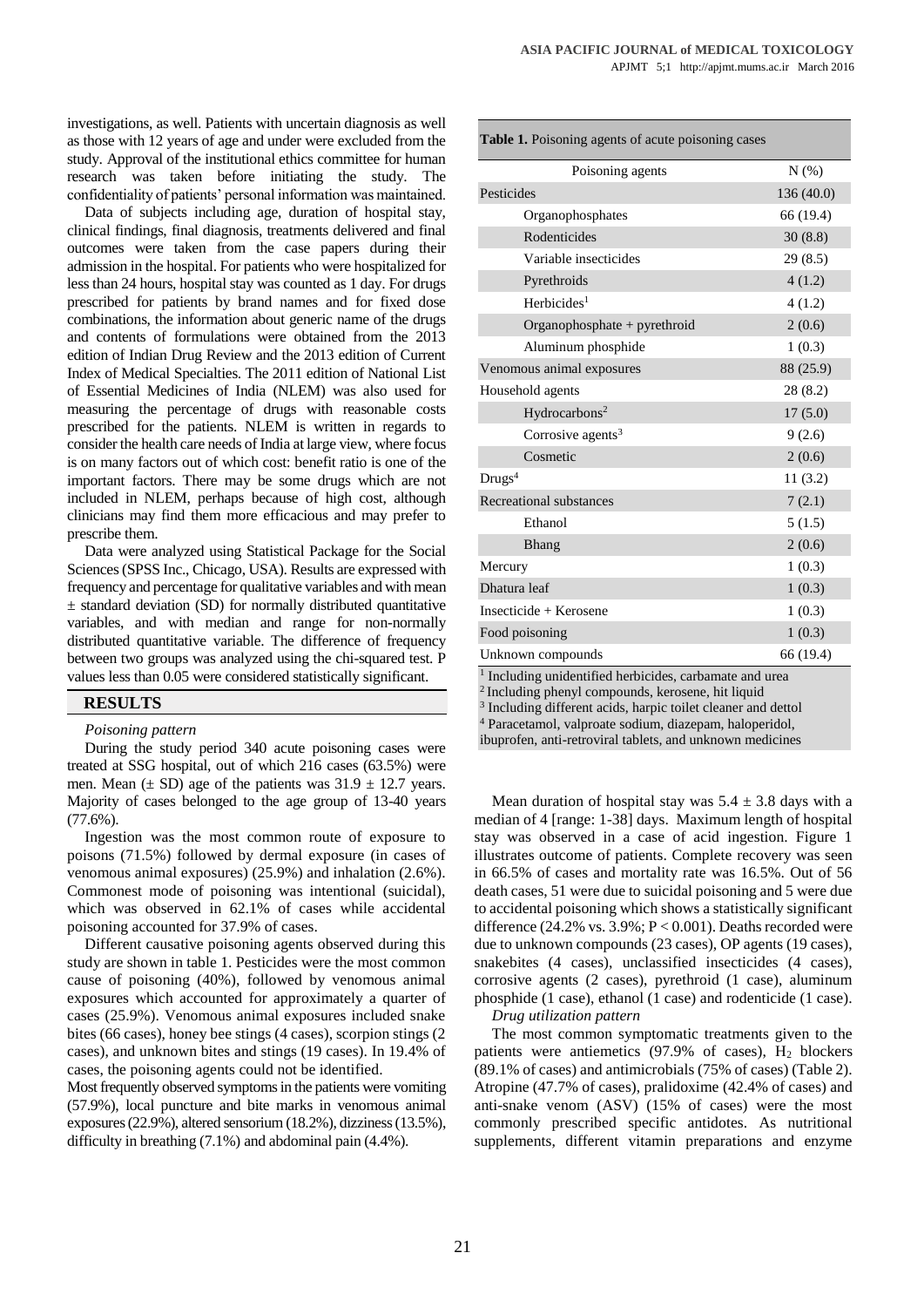

**Figure 1.** Outcome of acute poisoning cases

preparations (serratiopeptidase, trypsin and chymotrypsin, bromalein and rutoside trihydrate) were also prescribed for 214 and 75 patients, respectively.

Parenteral route was the most common route used for drug administration (98.5%). Only 5 patients (1.5%) received drugs orally. In total, 103 different drugs were prescribed including 56 drugs (54.4%) which were prescribed by generic name and 31 drugs (30.1%) which were prescribed by brand name. There were also 15.5% of drugs which were prescribed by generic name for some patients and by brand name for others. Only 66% of drugs were prescribed from the NLEM-2011.

## **DISCUSSION**

Poisoning as an emergency is more common in India than western countries owing to the easy availability of poisons, increasing use of chemicals for industrial and domestic purpose, quack remedies containing poisonous substances and high frequency of venomous animal exposures (5). The occurrence of 340 cases of acute poisoning in a single hospital over a period of six months highlights the seriousness of the problem in this area. In this study, the majority of patients were men. The similar pattern was observed by Ramanath et al in a study carried out in Karnataka and another study by Maharani et al in Tamil Nadu (6,7) In many other studies also, male predominance was observed in acute poisonings (8-13). This could be due to the fact that men are more often exposed to the strain and stress in a day to day life, as well as to the occupational threats compared to women. In this study, most of the cases were between 13-40 years of age. In two Indian studies by Srivastava et al and Vaidya and Hulke, highest arte of acute poisoning was similarly observed in this age group (14,15). It is a known fact that adolescents and young adults are more prone to poisoning due to work pressure, marriage, emotional problems, quarrel with family, economical stress and other life settlement factors (2,16).

The most common reason behind poisoning was suicidal intent which was observed in 62% of cases. Jesslin et al reported similar rate in reviewing 1045 poisoning cases in southern India (17). The higher incidence of intentional poisonings compared to accidental ones is a usual observation in poisoning

| Table 2. Medicines prescribed for acute poisoning cases |            |
|---------------------------------------------------------|------------|
| Medicines                                               | N(% )      |
| As Symptomatic Treatment                                |            |
| Antiemetic                                              | 333 (97.9) |
| $H_2$ blockers*                                         | 303(89.1)  |
| Antimicrobials                                          | 275 (75.0) |
| Proton pump inhibitors*                                 | 115(33.8)  |
| Inotropic agents                                        | 54 (15.9)  |
| Vasopressor agents                                      | 53 (15.6)  |
| Tetanus toxoid                                          | 46 (13.5)  |
| Analgesics                                              | 38 (11.2)  |
| Anticonvulsants                                         | 28(8.2)    |
| Glucocorticoids                                         | 27(7.9)    |
| Benzodiazepines                                         | 25(7.4)    |
| Antihistamines                                          | 21(6.2)    |
| Calcium                                                 | 16(4.7)    |
| <b>Bronchodilators</b>                                  | 12(3.5)    |
| <b>Diuretics</b>                                        | 6(1.8)     |
| As Specific Antidote                                    |            |
| Atropine                                                | 162 (47.7) |
| Pralidoxime                                             | 144 (42.4) |
| Anti-snake venom                                        | 51 (15.0)  |
| Neostigmine**                                           | 10(2.9)    |
| Glycopyrrolate                                          | 9(2.7)     |
| Physostigmine***                                        | 1(0.3)     |

For some cases, both H<sub>2</sub> blockers and PPIs were prescribed. In such cases, treatment was started with PPIs and switched to H<sup>2</sup> blockers after few days

\*\*Given for neurotoxic snakebite envenomation

\*\*\* Given for datura poisoning

epidemiologic research especially if children are excluded from the study (18).

In this study, the most common poisoning agents were pesticides. Maharani et al similarly reported pesticides as the most common poisoning agent in Tamil Nadu, southern India (7). Studies conducted in Bangladesh and Nepal likewise ascertained pesticides as the commonest toxic agent used for poisoning (16,19). The fact is that the pesticide poisoning is a common health problem in Indian subcontinent, mainly due to easy availability of such chemicals (20,21). Following pesticide poisoning, venomous bites and stings were the second most frequent toxic exposure, responsible for over a quarter of cases. Similar results were seen in a study conducted by Banerjee et al, in which venomous bites were responsible for nearly 30% of cases (22). The high incidence of this type of toxic exposure in the present study could be explained either by the fact that the hospital is located in the central Gujarat where vast tropical forests occur and that the study was carried out in the harvesting season in this agriculture-based region when farm workers were majorly affected by venomous creatures (23).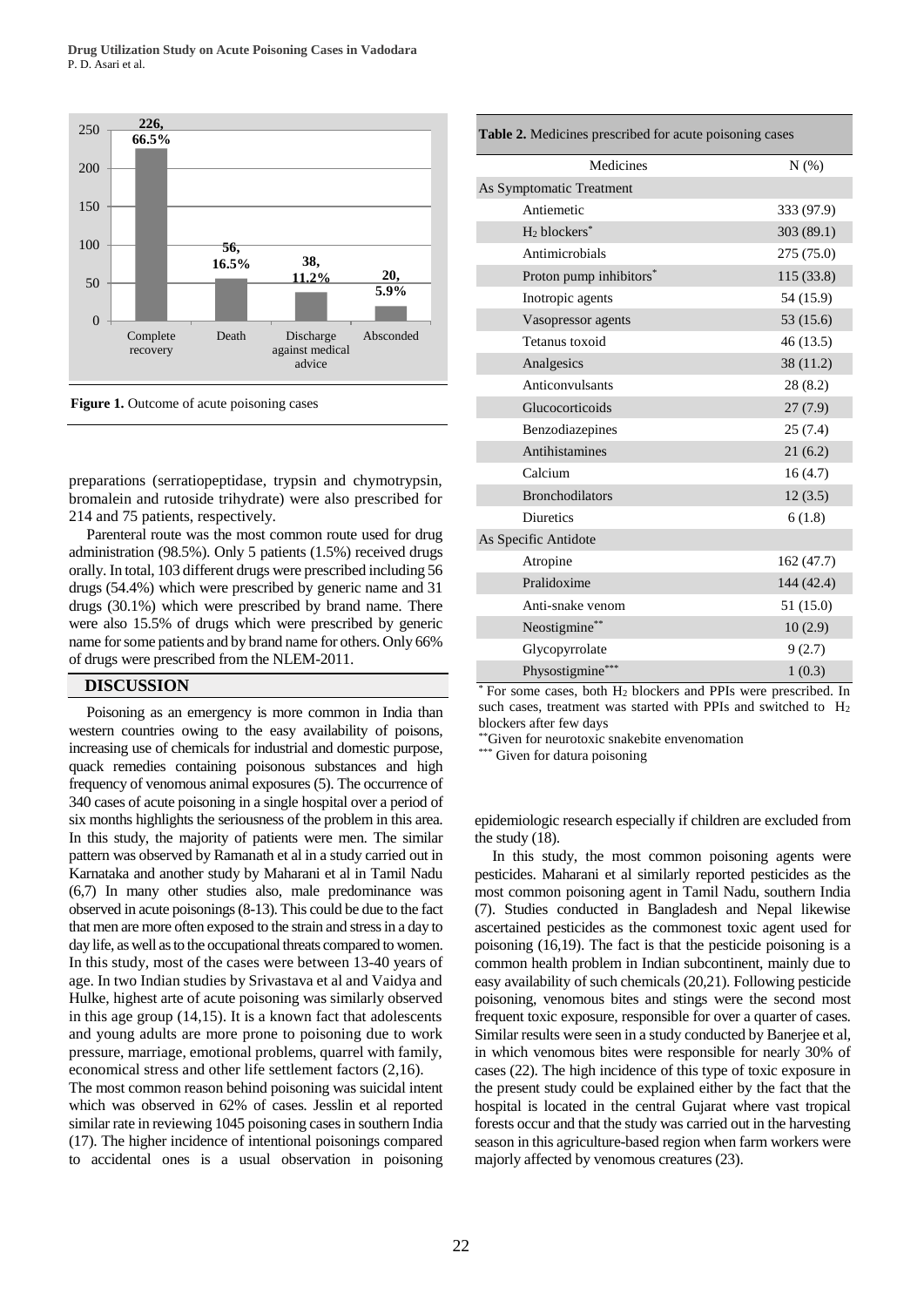

**Figure 2.** Antimicrobials prescribed for acute poisoning cases

Various treatments including symptomatic care and specific antidote were used depending on the poisoning agents in this study. Symptomatic and supportive care was the mainstay of management in the majority of poisoning cases in the present study. In our setting, treatment modality for acute poisoning was found to be almost similar for various cases during the study period and included prevention of further absorption and increase in poison elimination. In this respect, it can be said that except for patients with venomous animal exposures, ethanol overdose, corrosive agent ingestion and food poisoning, activated charcoal was given to all the other patients except for those patients arriving to hospital later than 1 hour after toxic exposure. In addition, for symptomatic treatment, gastro-protective drugs like H<sup>2</sup> blockers and proton pump inhibitors, antiemetics and antibiotics were given. Atropine, pralidoxime and ASV were the most frequently used antidotes. In a similar study by Aravind et al, gastroprotective drugs constituted the majority of prescribed medicines, among which proton pump inhibitors were preferred over  $H_2$  blockers, and atropine and pralidoxime followed by N-acetyl cysteine were the most commonly given antidotes (1). Our hospital is a tertiary care teaching hospital run by state government. Hence, purchasing of different drugs is done centrally at state level. Therefore, sometimes a particular medicine/antidote might be out of stock. In this study, 15 snakebite victims did not receive ASV because of unavailability of the antidote in the hospital stockpile. The shortage of essential medicines in public medical facilities, although being uncommon, is a frustrating problem both in high income and low income countries (24).

In this study, for some patients with organophosphate poisoning, glycopyrrolate was given along with atropine. There are some data which suggest that addition of glycopyrrolate to atropine reduces the dose of atropine required and may also reduce the toxic effects on the central nervous system and the duration of ventilatory support (25,26).

Antimicrobials were given to three fourth of the patients in this study. The most frequently prescribed antimicrobials in the present study were third generation cephalosporins followed by metronidazole and penicillins. Similar antimicrobial usage was reported by Aravind et al in Karnataka, southwest India (1). Irrational use of medicines is a major global problem. World Health Organization estimates that more than half of all medicines are prescribed, dispensed or sold inappropriately (27). Antimicrobials are common irrationally used medicines in low and middle income countries (28). Antibiotic resistance poses a serious threat to humans and undermines global economy. It is inexplicable that this high usage of antibiotics exists in a poisoning ward like ours. Various clinical trials did not prove any benefit of antibiotic therapy for acute poisonings especially in snakebites and organophosphate poisoning (29,30).

In this study, 54.3% of drugs were prescribed by generic and 30.1% were prescribed by brand name. Drugs prescribed by brand names impose more costs to the patients. In the Aravind et al's study, audits showed 60% of the prescriptions comprised generic drugs (1). Paying attention to generic prescribing would rationalize the drug use and reduce the healthcare costs. Moreover, we found that 34% of drugs were given although they were not included in the NLEM. Prescription of drugs not present in NLEM might be due to clinicians' preference, a fact that should not be neglected by the health authorities.

The morbidity and mortality in any case of acute poisoning depends on the number of factors such as nature of poison, dose consumed, level of available medical facilities and time interval between intake of poison and provision of medical help. In the present study, mortality was recorded in 16.5% of patients. In a study conducted by Vaidya and Hulke, overall mortality due to poisoning was 20% (15). In another study by Ramesha et al, overall mortality was found to be 15.4% (9). Nonetheless, in some other Indian studies, death rate is much lower, even lower than 5% (2,17). High mortality in this study could be due to various reasons like long time interval between toxic exposure and hospital arrival, lack of information regarding the poison agent and the dose/amount consumed in some cases, lethal snakebite envenomations, highly toxic pesticide ingestions and finally lack of specific antidotes. In addition, many patients were referred from private hospitals with a delay when their conditions had become worse. In general, however, the majority of the patients recovered, which indicates good emergency and intensive care management in our setting. It is suggested that a poisoning center in tertiary care hospitals will help decrease morbidity and mortality (31).

## **LIMITATIONS**

As this study was conducted for a short duration and at a single hospital, results cannot be generalized. The poor documentation of patients' information in medical records due to lack of well-trained staff can be another limitation of the study. Poisonous agents abused by some of the patients were not clearly identifiable in many cases. This is partly due the fact that SSG hospital does not have a toxicology laboratory and no specific toxicological investigation is performed in SSG. Medicines used